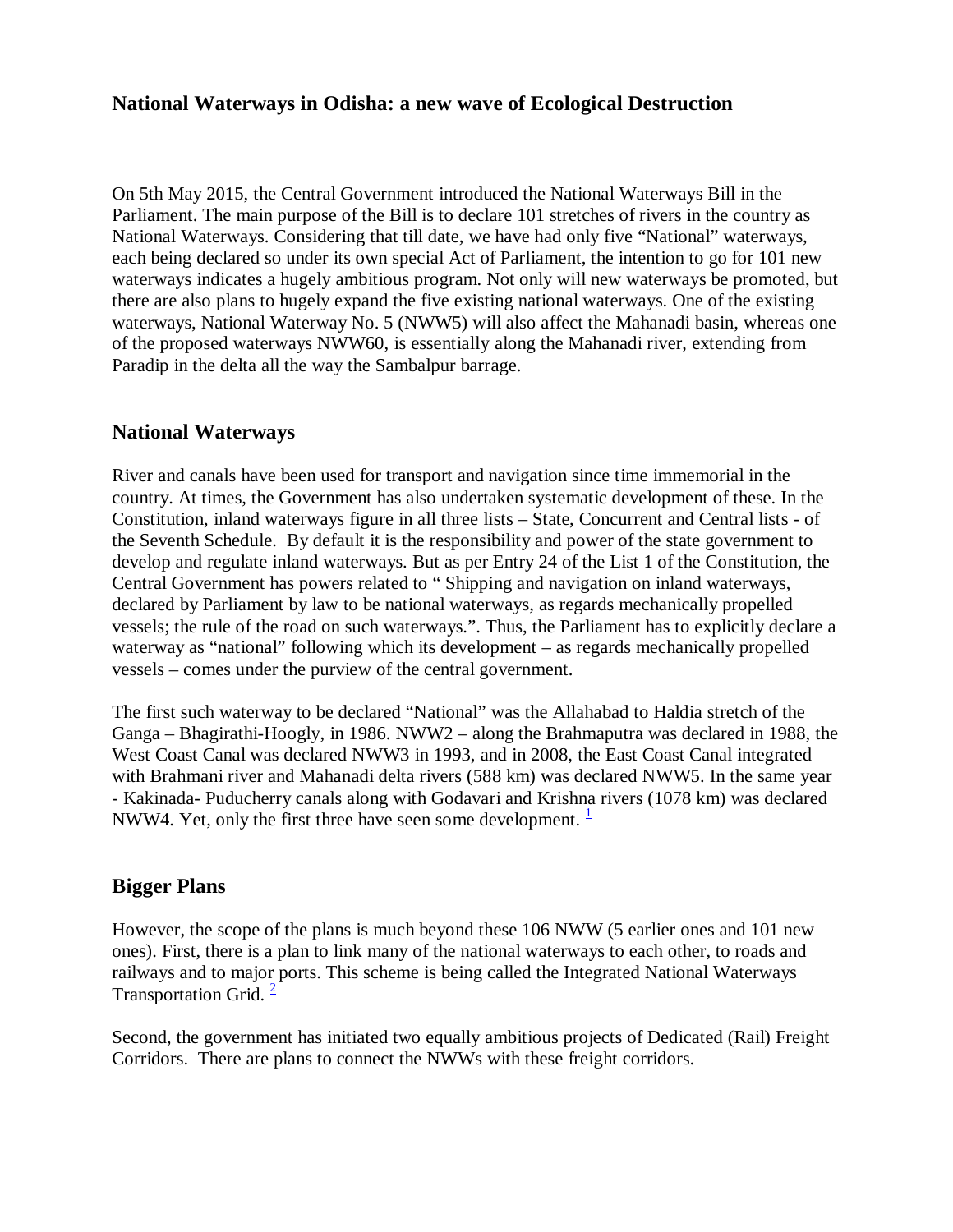## **National Waterways in Odisha**

The National Waterway Number 5 (NWW5) starts from Geonkhali near Haldia port in the estuary of Hooghly river of West Bengal. It passes through Hijli Tidal Canal till Rasulpur river in West Bengal. From Rasulpur river to Charbatia in Odisha it passes through the Odisha Coast Canal. Both these canals (Hijli Tidal Canal and Odisha Coast Canal) together are known as the East Coast Canal. The construction works of the canal started during 1880-81 and the canal was fully opened for traffic during 1888. However after development of rail and road transport the use of this waterway was reduced. NWW5 will recondition – desilt, deepen – the stretch of East coast canal from Geonkhali to Charbatia. From Charbatia this waterway will go through the Matai River which meets River Dhamra near port Dhamra in the Brahmani river delta system. From Dhamra port to Paradip port the waterway goes through Brahmani River till Mangalgadi. 3 From Mangalgadi it will go through Hansua, Karnasi and Mahanadi Rivers along the coastline of Bay of Bengal, through Hatamundai reserved forest area and onward to Paradip. From Mangalgadi the Waterway goes inland all the way to Talcher through river Brahmani. There will be seven terminals on this water way. The map below shows the route of the NWW5.



Figure 1: Map showing National Waterway no.  $5<sup>4</sup>$ 

In addition to NWW5 there will be a National Waterway Number 60 which will start from Paradip port on the coast and go up to the Sambalpur barrage along the Mahanadi river. This waterway will be 425 km long. This NWW60 will be connected with the NWW5 through Paradip. The satellite image below shows the two waterways, NWW5 and NWW60 together. (Line in blue shows alternative route proposed).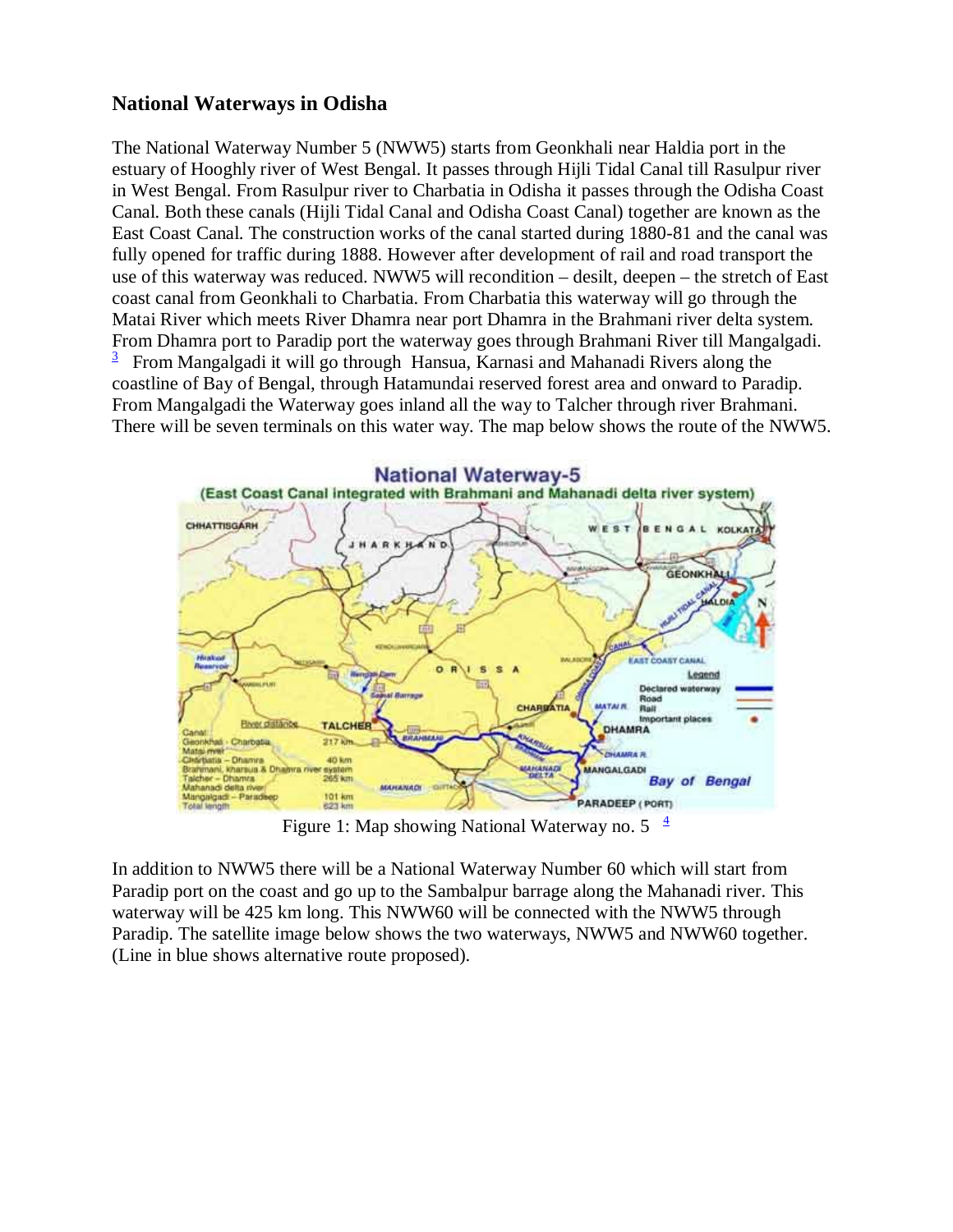

Figure 2: Google image showing National Waterway no.5 and 60.

At the moment, work has not begun on the NWW60. However, work has begun on the NWW5, with the Inland Waterways Authority of India preparing a prefeasibility report, and approaching the Ministry of Environment, Forest and Climate Change (MoEFCC) for conducting Environment Impact Assessment for the stretch between Pankapal/ Jokadia to Dhamra-Paradip. Subsequent TOR has been sanctioned by MoEFCC on 12th Jan 2015.

# **Impacts of the Waterways**

The waterways will involve huge interference in the sensitive ecosystems of the delta as well as the Mahanadi and Brahmani rivers. There will be activities like widening and deepening of canals and rivers, large scale dredging, construction of barrages, landing sites, locks and gates etc. All these will have many impacts on the local ecosystem, livelihoods and communities. The operation of the waterways will also have its own impacts.

## **Barrages to maintain water level**

The stretch between Talcher to Mangalgadi is 237 km long and goes through river Brahmani. From Talcher to Jokadia there is a need to maintain water level of 2 meters for easy transport of loaded ship containers through waterway. In this stretch the riverbed is shallow and it will need barrages to maintain the required water level for navigation. According to prefeasibility report of the Brahmani stretch of waterway NWW5, there will be five barrages between Talcher to Jokadia River stretch of Brahmani, at Renthapat, Indrajit, Gobindapur, Bartanda and Matila. Barrages will have impacts on the river ecology, the fishing and on the riverbed cultivation.

## **Dredging and Impacts on ecosystem and fishermen**

To maintain the water depth throughout the waterways there will be need of dredging the riverbed, the creeks and estuaries. Dredging will be of two types. The first is the Capital dredging which is undertaken during the construction phase to deepen the river channels. This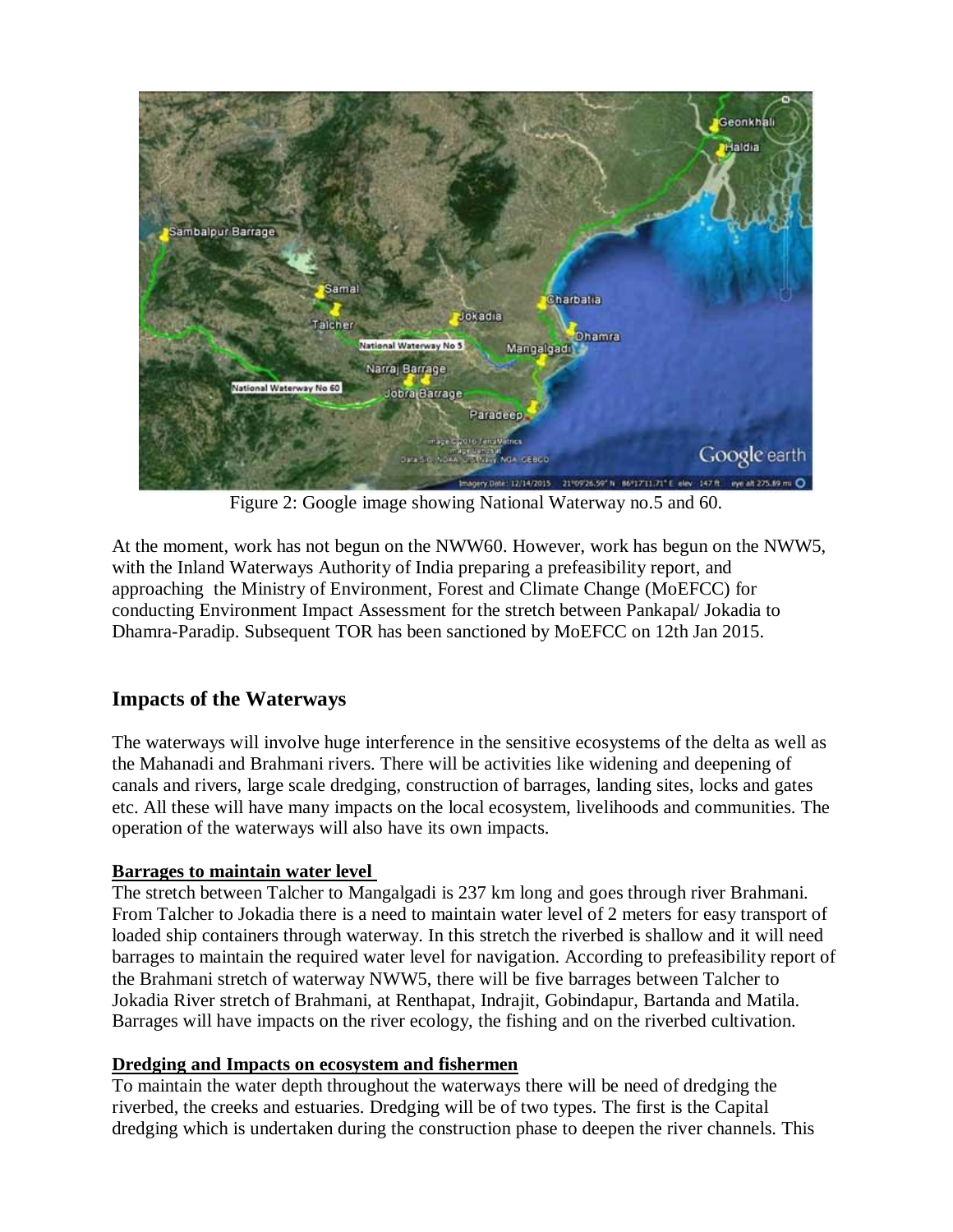would include removal of hard earth at bottom of the riverbeds. The second type of dredging will be maintenance dredging which involves regular removal of silt and sediments which get accumulated in the navigational path throughout the year. According to the prefeasibility report for the development of this waterway, there will be dredging between 54.83 to 72.83 million cubic meter (MCM) earth in the Dhamra to Geonkhali depending on final selection of design.

Dredging can have many adverse impacts on local ecosystem, including fish. Due to dredging there will be increase in turbidity of water which will affect aquatic fauna and fisheries. Likely dumping of dredged out material in mangrove belt areas will impact the mangroves. Dredging activities at ports and creeks and inland sea channels are known to have resulted in salinity intrusion (Kudale, 2010). Such an impact is also likely in the Mahanadi delta and other parts of the NWW5. The increase in salinity could have adverse and irreversible effect on brackish water ecosystem of estuaries and mangroves. This will also have serious impacts on the livelihoods of the people.



Figure 3: River Khairnasi going through mangrove forest of Hatamundai. The National waterway no 5 will be going through this river by widening of the river stretch and increasing depth through dredging. Both these activities will affect mangroves and aquatic ecosystem in river and surrounding areas.

#### **Denial of Access to Fishermen**

This waterway goes through a very fragile ecosystem which has second largest mangrove forest after Sundarban in India. The flora and fauna of region is mainly dominated by mangrove forest. There are Kalibhanj Dian, Bhitarkanika and Hatamundai Reserved forest with four protected areas with dominance of mangrove forest. In Hatamundai forest area this waterway will go through Kharnasi River. The same river is used by nearly 700 fishing boats from Paradip, Ramnagar, Kharnasi, Thubi, San Thubi, Jambu Dweep and Sundaripal villages to venture into sea near mouth of Gorbri, Hansua and Kharnasi River (See map below). This area is known for good fish catch due fish population in the mouth region of rivers. Once the Kharnasi river is converted to a waterway, it is likely that the fisher people will not be able to use it for venturing into the sea and going to their fishing areas. Fishermen in this region are already facing closure of fishing during the nesting period of Olive Ridley turtles.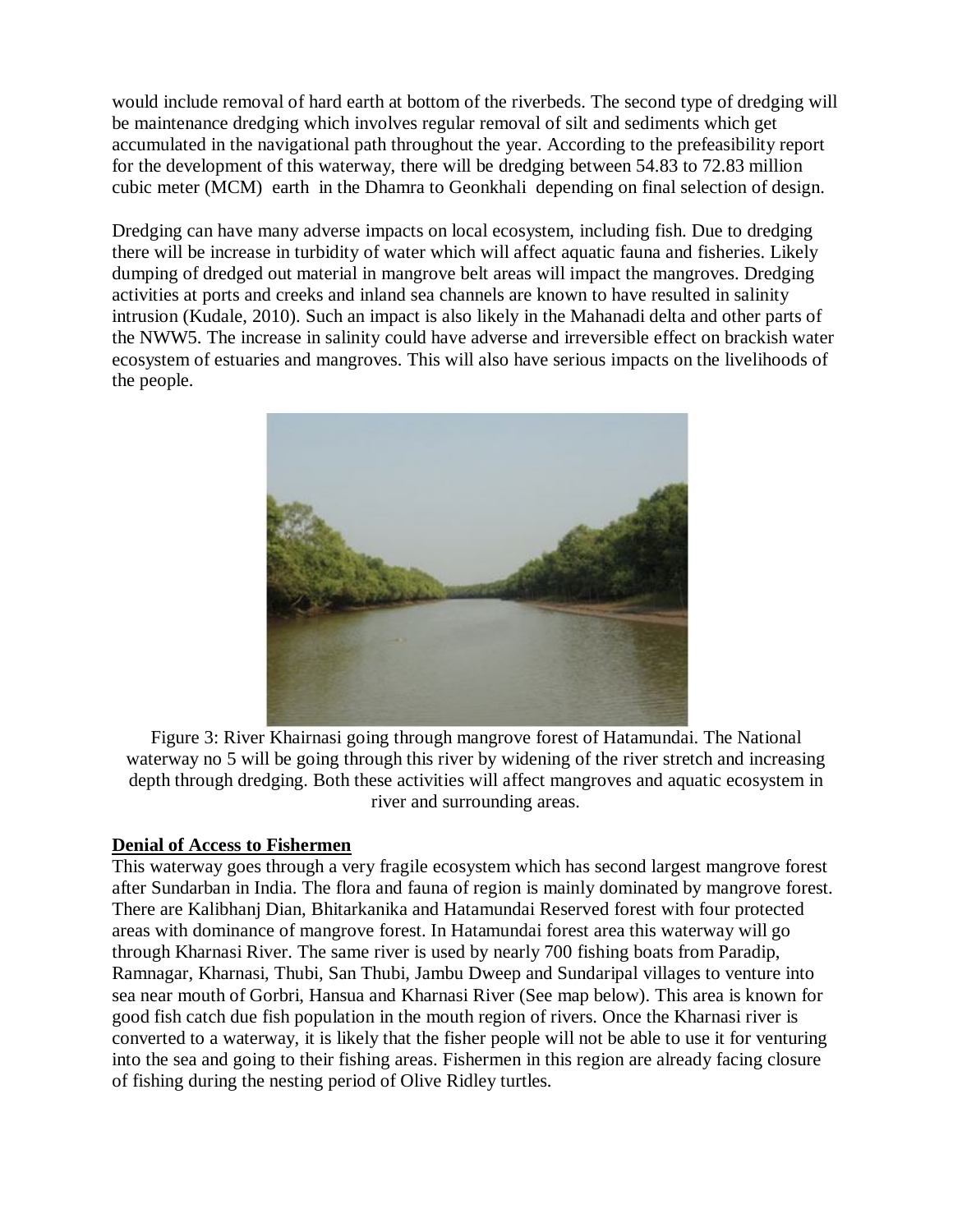In fact, even the Kharnasi river itself is used by fisher people for fishing and once it is converted into a part of the waterway, this fishing is likely to be severely affected. This is because they catch fish by dangling and suspending their nets in the river across the water, and the vessels would certainly drag and tear away their nets.



Figure 4: Local fisherman preparing Byad Jaal (side net) for catching fishes on the bank of River Kharinasi. This fishing activity will be stopped after construction of National waterway no 5.



Figure 5: Google Earth image showing Mahanadi and Brahmani delta with fishing villages (indicated by numbers) with Kharnasi, Gobri and Hansua river (rivers in red), the Waterway along the coast (in blue, overlapping with Kharnasi river) and waterway in Mahanadi (in green). Highlighted area is the fishing area.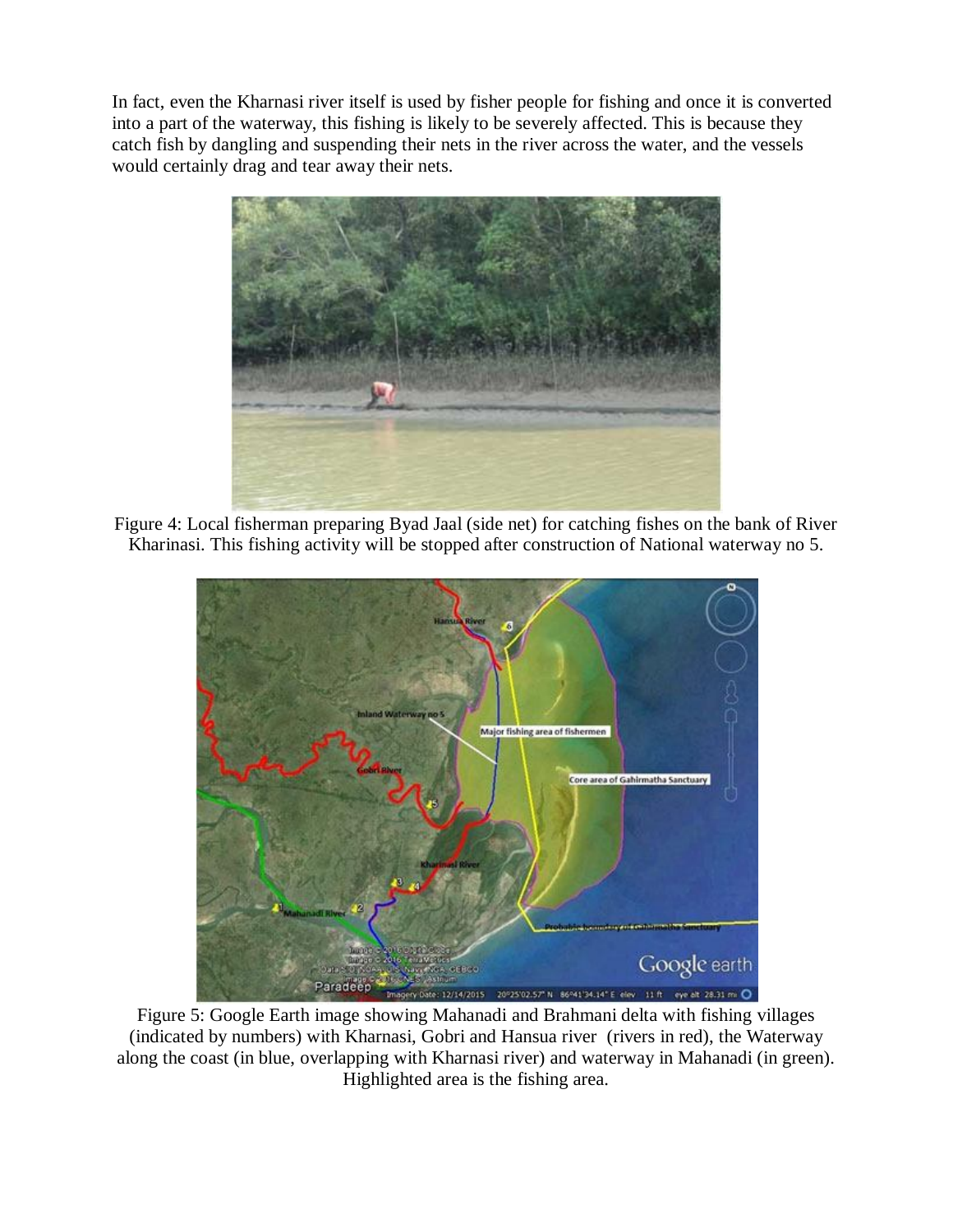## **Risks from Transported Goods**

This waterway will be used mainly for transportation of minerals like coal and iron ore from the mineral rich areas to Dhamra and Paradip ports. According to the executive summary of DPR for Development of Inland Waterway No. 5, by 2034 the main goods transported on this waterway will be coal, accounting for 20 million tons per annum, out of total cargo of 23.4 million tons per year. This will create the risk of coal dust pollution due to coal handling at terminals and uncovered coal transport through waterways which will pass through one of the most ecosensitive areas. Already, many ports in India handling coal are impacted with severe coal dust pollution and some have even been asked to shut down coal handling, like the Mumbai port.

Another danger is from accidental spill of coal and other cargo. Last year, in October 2015 a vessel with coal cargo capsized in the Sundarban in Bangladesh. Several such incidents have highlighted the risks to flora, fauna, ecology and fish from the transport of such goods in the waterways. These accidents will unfortunately impact the local communities the most.

As one can see, there are likely to be very serious impacts of the waterways in the sensitive Mahanadi-Brahmani river and delta regions. Given the experience of EIA process in the country, it is unlikely that impacts of these waterways will be captured in their full seriousness. In fact, the whole exercise is proceeding with an assumption that waterway is necessarily a good project. However, there are serious questions about whether it would indeed have sufficient economic advantages to offset the many impacts.  $\frac{5}{5}$ 

#### **People not taken into confidence**

What is equally serious is that such a major intervention as the waterways – that will affect lakhs of people and their livelihoods, is being carried out without informing the people, let alone their participation. In a field visit by Manthan to this area, it was found that the local people had no idea that such a project was being planned. It is not in larger public interest that such a huge intervention be pushed without involving the people and without their informed participation and consent.

## **Conclusion**

Massive interventions are being proposed in Odisha in the Mahanadi and Brahmani basins and the deltas though the expansion of the National Waterway 5 and the creation of the new National Waterway 60. These are likely to have severe impacts on the ecology, livelihoods and communities of this entire area, which is highly sensitive at the same time which provides livelihoods to lakhs of people. The EIA processes do not inspire much confidence and it is not clear if the economic benefits will outweigh the many costs.

We would suggest that this unilateral push to go ahead with the waterways must be put on hold. A full and comprehensive exercise of assessing the desirability of the waterways, along with their impacts must be carried out with the full involvement of the people and civil society before taking a final decision on the waterways.

Jinda Sandbhor and Shripad Dharmadhikary Manthan Adhyayan Kendra www.manthan-india.org